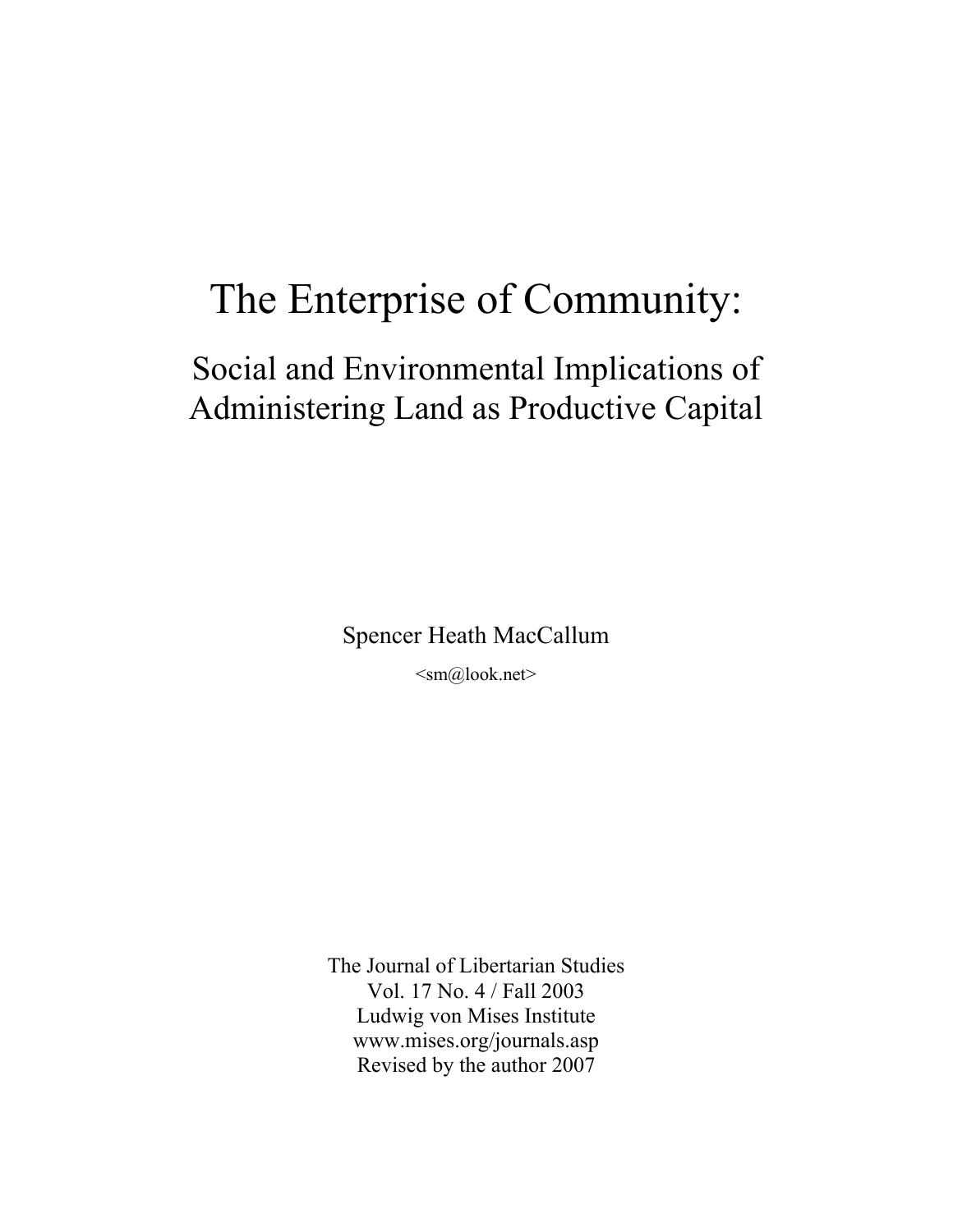We hear a lot of expressed concern about *conserving* the environment. But no one talks much about *producing* it. Why not manufacture it competitively and sell it in the free market like other goods and services—and even bundle it with product support? As a matter of fact, exactly that is being done. Designer environment is relatively new on the market, but its manufacturers stand behind it, and we will doubtless be seeing much more of it in the future.

To explain this unlikely sounding proposition, I shall first analyze an incentive structure that is only now gaining explicit recognition in commercial real estate. Then I shall describe a two-hundred-year empirical trend to show how the above scenario is being played out. In light of the incentives coming into play, this historic trend has some far-reaching and unexpected social implications.

It does not matter that the incentive structure I am about to describe is in its infancy, for in matters of social progress, it is always the trend and not any particular stage of development that is significant. But before tracing out the logic of these incentives, a key term calls for definition. For a moment let us talk abstractly about *land*.

## Land as an Economic Concept

We are used to thinking of land as something physical; we describe it as clear, rocky, fertile or barren. But those who deal in land say that three things give it value: location, location, and location. It makes sense from an economic standpoint, therefore, to look at land not as anything physical but as a special kind of location having to do only incidentally with geophysical coordinates. It is intangible, always changing, never fixed in supply. I am talking about location with respect to all of the things in the environs of a site, near or far, present or anticipated, that have any relevance for its intended use. This excludes features of the site itself, such as the presence or absence of valuable minerals, soil, water, or built improvements. We are interested in what surrounds the site, not what is on it. Admittedly, having said that, the physical attributes of a site can influence the uses of surrounding land and, to that extent, its environment and hence its value. But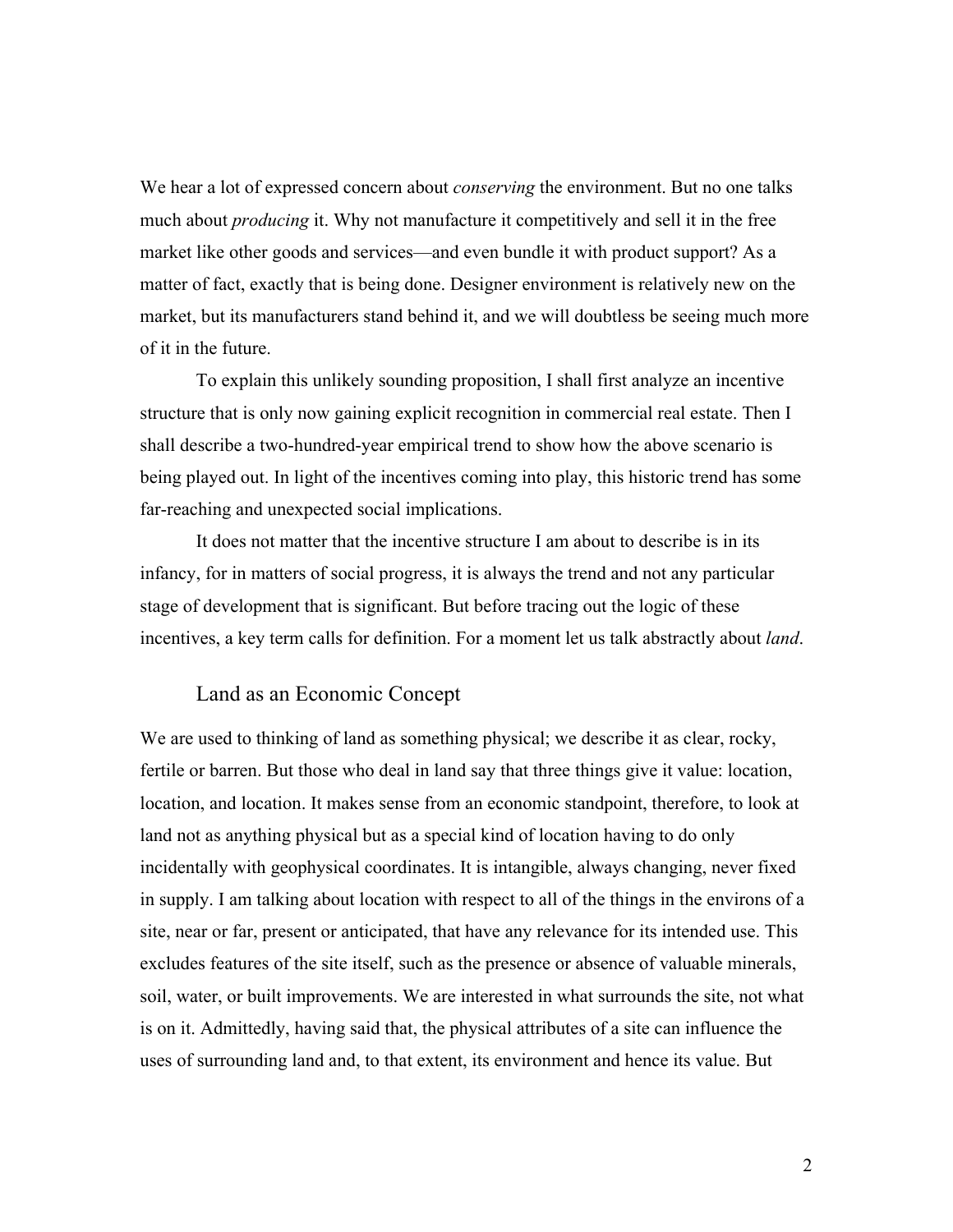except for that, the physical features just named can be bought, sold, altered, or removed from a site without affecting its *location* as here understood.

From this perspective, what landowners actually sell—that which commands value—is location with respect to a specific *environment* at the moment of consideration or anticipated for the future. A site merely defined by geophysical coordinates without reference to its surroundings has no ascertainable value; it comes into demand only as its environs have relevance for an activity that is to take place there. A prospective home site for a young family gains in desirability if there is a school nearby, or a mine site if there is a railroad accessible to transport its ores, or a retail site if there are residences nearby, not to mention parking spaces, utility grids and many other things. When we buy or sell land, therefore, we are trading in what might be called *positioning rights*—rights to position ourselves and our activities strategically relative to other people and activities we consider significant.

 For this discussion, therefore, "land" will mean *economic location*, or location that is potentially of use to somebody so that it commands a market value. It should be noted that "location" in this sense and "environment" are correlative terms; each implies the other and by itself has no meaning. While it is practical to define a parcel of land in terms of "metes and bounds," or geophysical coordinates, because these are constant, its economic location and hence its value is fluid, reflecting the changing location/environment of the site and the subjectivity and situation of the actors. Paul Birch (2002) puts it succinctly in economic terms: "The site value of a property is simply the sum of the externalities directed to that property from all other properties."

# Administering Land as Productive Capital

The immediate advantage an owner can take of his parcel of land is to use it himself, directly, as a farmer might or a homeowner. But that is of no interest to us here. Our concern is with the incentives a landowner acquires who brings his land into the market—that is to say, who sells or lets out its use to others. If he sells it, then of course he will be out of the picture and of no further interest for this particular discussion. But if he opts to lease it to others while retaining its ownership, he may be in the picture for a very long time. He will no longer be using the property himself, but will have made a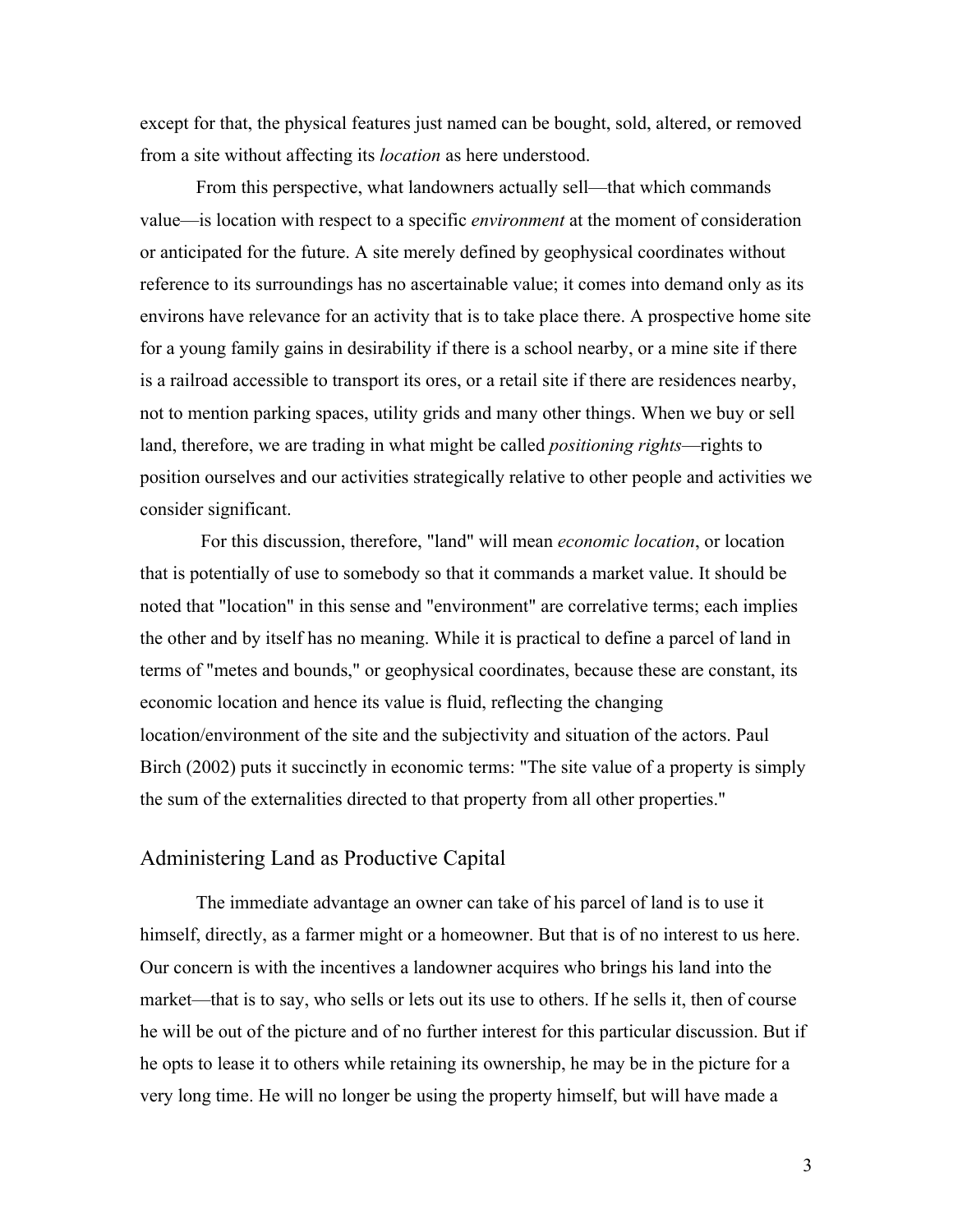specialty of its ownership and administration. Ownership and use will have separated. That is the situation we want to study—and the more so if he has multiple tenants. In the case of a single tenant, the discussion that follows may have little relevance. But with multiple tenants it begins to be consequential, because a multi-tenant property begins to approach a community.

When ownership and use have parted and the owner no longer has the direct use of his land, what is his incentive with respect to it? How can he maximize his advantage from it over the long term? The only way he can do so is by making the site more valuable to its present or prospective tenants/users so that it will bring more rent. What does that entail?

As suggested above, the use anyone makes of a site is facilitated—indeed made possible—by the suitability of the site for the activity in question. That suitability depends on what people are doing elsewhere, and the proposed activity, or lack of one, in turn affects the value of sites elsewhere, creating a systemic process constantly changing with changing culture, people, and technology. By modifying the environment of a site (and correspondingly its economic location) in ways that make the site better suited for its intended range of uses, landowners make it more valuable to present or prospective tenants—who are then able and willing to bid more for it.

What is significant in the broad social picture is that landlords singly and collectively—persons specialized in the ownership and administration of sites rather than in their use—have incentive to optimize the environment for present and prospective site users, in the process creating land value and helping to harmonize land uses communitywide. They are, collectively, the natural market agency of community land-use coordination and planning. They have an economic incentive to become environmental entrepreneurs.

The owner of a regional shopping mall, for example, is concerned about all of the things he has any control over within that mall that are environmentally significant for the individual leased sites, such as there being the right combination of stores to create maximum draw from the market area served—taking into account the income level, culture and special needs of that particular market. He is also concerned that the managers of those stores make up an effective retailing team, each ready to cooperate in a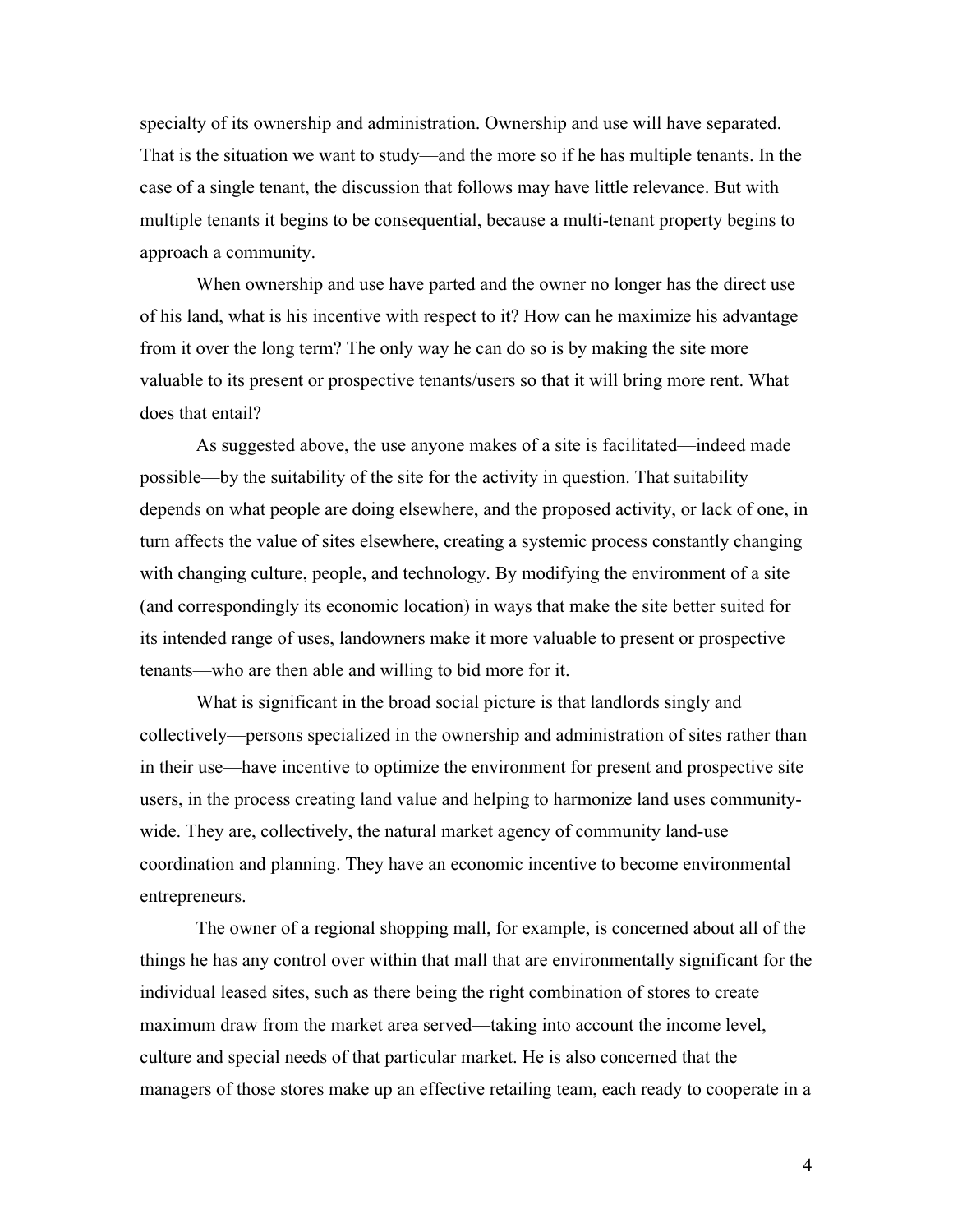hundred different ways, such as participating in joint promotions, referring customers, maintaining a good appearance, keeping regular hours, or alerting one another promptly in security matters. He is equally concerned about having adequate parking and attractive landscaping of common areas.

But as a competent environmentalist, he is also concerned with a wide range of things *outside* his mall that affect each and every one of the sites he offers for lease within. He is of course concerned about the more obvious things, like convenient freeways and other transportation to the mall from his market area. But he also wants the community itself to be affluent—since that means a prosperous customer base for his mall merchants.

As within the mall itself, so in the surrounding community: one of the things most affecting the utility and value of land and thereby the affluence of inhabitants is the presence or absence of common services such as the provision and maintenance of parks and well-placed streets, water and power and other utilities, sewerage, security, justice services, and the like. Just as a mall owner, therefore, is concerned with the quality of management within his mall, so is he concerned with the quality of management in the community surrounding the mall, which is to say, the *quality of local government*. He is not alone in his concern. He is one among a growing constituency of commercial property owners, all of them concerned to see that municipal services are performed and performed well, whether that means monitoring, informally supervising, subsidizing, or actually providing the services—alone or in collaboration.

Now a small landlord, leasing or renting to perhaps one tenant, has little hope of improving or rearranging the environment of that small parcel to make it more valuable to the tenant. He is almost as helpless as an individual owner who uses the land directly. He lets it for whatever use and level of use the existing surroundings permit and has little control over how community infrastructure is provided. If he looks for any improvement at all, it is for municipal government to intervene on his behalf.

But as he enlarges his holding or combines with others to achieve a holding of more practical size, and begins to lease not to one but to multiple tenants, he gains leverage over the environment. He may now find it economically feasible and in his interest to build substantial physical infrastructure for tenants in a multi-tenant property.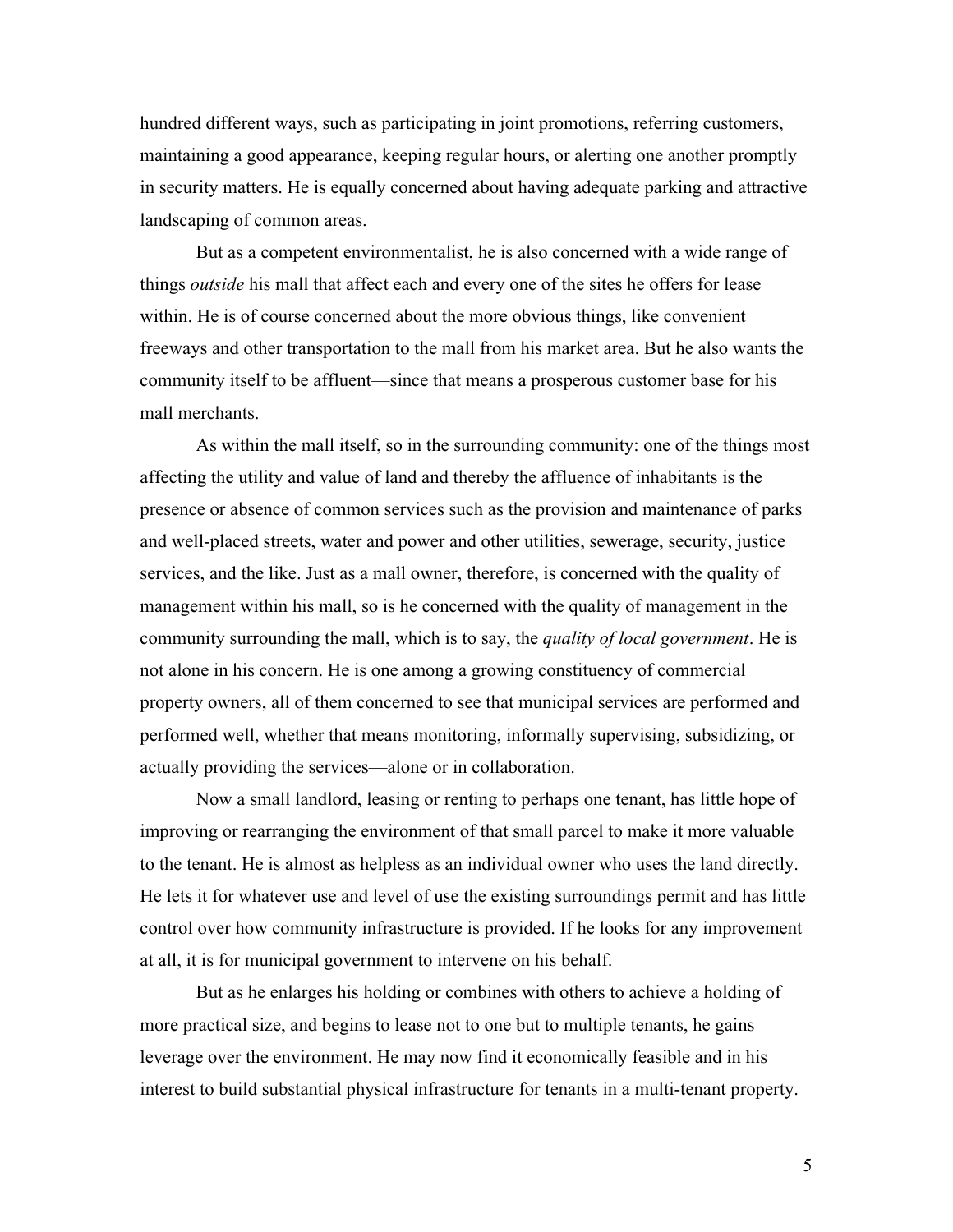But even before that, he finds that he creates environment in the very act of leasing to multiple tenants, since each tenant becomes a factor in the environment of every other. This has been carried to high levels of sophistication in the selection and arrangement of tenants in shopping malls.

Returning to the example of the shopping mall landlord, he goes well beyond merely selecting and arranging particular land users for optimal synergy and then building physical infrastructure for them. By providing proactive leadership and by creating in the terms of his leases rules that facilitate community living, he builds effective *social* infrastructure as well. He brings focused attention to the myriad environmental factors affecting land users in that place in order to facilitate a highly complex, interactive community of landlord and merchant tenants.

Just as environment is blind to property lines, so is the landlord's concern on his tenants' behalf. As he achieves success in building land value, he becomes economically more able to influence environmental factors well beyond his property boundaries, both directly and in cooperation with other landlords, each of whom has similar environmental concerns.

By virtue of this incentive, a distinctive entrepreneurial role for landowners in the market place has been building for more than two centuries. Instead of continuing like everyone else on his own plot as an environmental consumer, some owners have specialized and differentiated by administering their land to benefit others, who now have become their customers. In so doing, they are administering land as *productive capital in the market*. Their enterprise consists in the production and marketing of optimal human environment. As this enterprise has grown, so has the accompanying know-how.

However unconscious and unplanned, the spread of this enterprise reveals the general outline of a new paradigm of incentives governing the production and distribution of community goods. Ever so quietly, little remarked by social commentators but with the seeming inevitability of a sea change, this new paradigm has made its appearance with the advent and growth of multi-tenant income properties in every area of commercial real estate.

## Growth of Multi-tenant Income Properties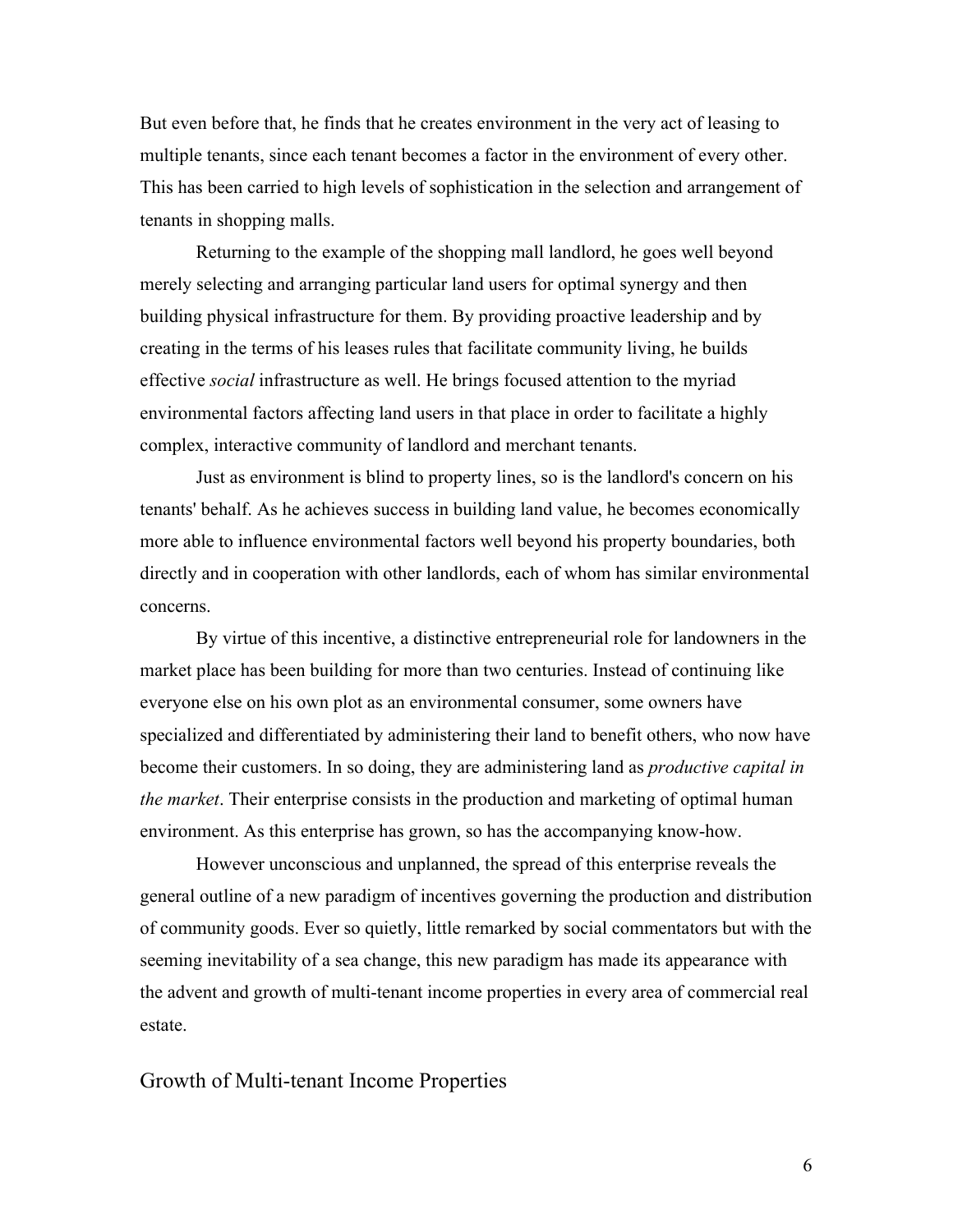The multi-tenant income property (MIP) is the application in an urban setting of a form of land tenure that for millennia characterized agrarian societies. It consists in holding the overall land title intact while parceling sites among land users by leasing. Site improvements, on the other hand, may be owned by anyone, depending on the particular circumstances. Multi-tenant income properties are the antithesis of real-estate subdivisions, such as condominiums and planned unit developments, in which a tract of land is fragmented into many separate ownerships.

Although the principle is ancient and widespread, modern multi-tenant income properties stand out as an American phenomenon. From their first appearance in the second quarter of the nineteenth century, they grew along a rising trend line that steepened after World War II, when they began to expand dramatically in number, kind, size, and complexity.<sup>1</sup> Entrepreneurs in this new line of business created myriad environments reflecting the specialized needs of a seemingly endless variety of clientele—merchants, travelers, manufacturers, residents, and professionals of every variety. Each new type of environment that met with success in the market defined an economic niche. In rapid succession, we saw the debut of hotels, apartment buildings, office buildings ("skyscrapers"), luxury liners, camping grounds, commercial airports, shopping centers, recreational vehicle (RV) parks, mobile-home parks, coliseums, smallcraft marinas, research parks, professional parks, medical clinics, theme parks, leasehold manufactured-home communities, as well as, increasingly, integrations and combinations of these and others to form properties larger, more complex and, significantly, less narrowly specialized.

As these properties become more generalized through mixed, complementary uses, they begin to approach what we are accustomed to think of as communities. Some hotels today, for example, compare with a small but complex city. The Venetian Hotel in Las Vegas, for example, includes shopping malls, professional offices, convention facilities, restaurants and cafes, chapels, theaters and art galleries, medical services, a security force, and the list goes on. In terms of population size, counting registered

 $\frac{1}{1}$  $<sup>1</sup>$  For an early history of the multi-tenant income property, see MacCallum (1970, 7-48).</sup>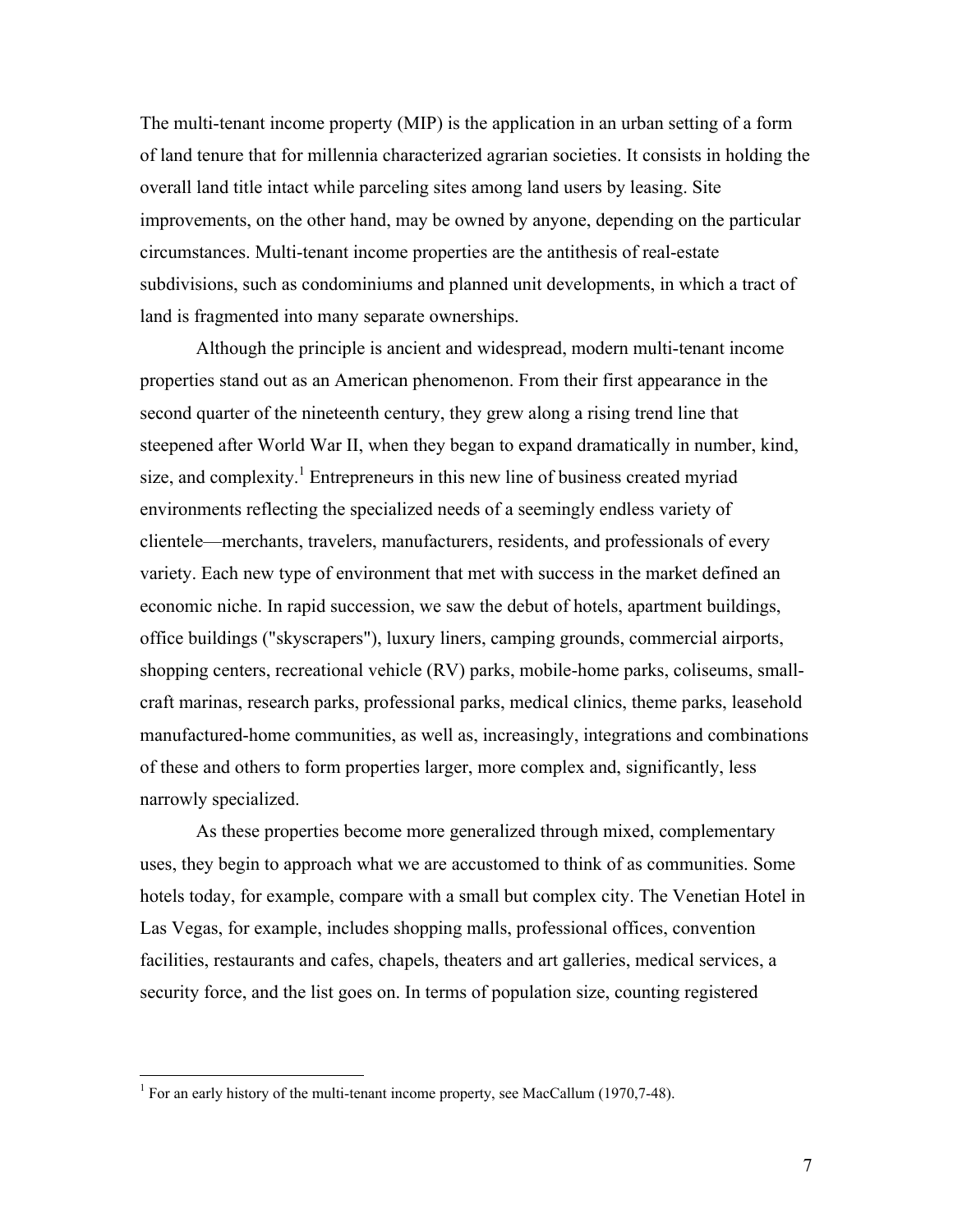guests, visitors, and service personnel, it is two to three times larger on any given day than was the city of Boston at the time of the revolutionary war.<sup>2</sup>

As entrepreneurial landowners learned to build land value by optimizing environment for land users, a major segment of the business community in the United States abandoned the atomistic pattern of subdivided lots along Main Street, devoid of a unifying proprietary interest, and moved onto larger landholdings organized and managed under integrated ownership. Here the organized landowners—of whom there can be unlimited numbers through the use of stock and other undivided interests—provide many of the services that once only governments provided, including streets and parking, sewerage, storm drainage, power distribution, policing, and landscaped public places. Indeed, the sophistication of common goods now routinely provided in large multi-tenant income properties has far surpassed that of municipalities.

The rapidity of growth of such environmental enterprise in the free market was extraordinary. The shopping center at the close of World War II was small and experimental. Fewer than a dozen existed in the United States, and the name had yet to be coined. Today, shopping centers and malls in the United States number 47,000 and accommodate half of the non-automotive retail activity of the nation (ICSC 2001).<sup>3</sup>

Landlords have far transcended their stereotypical role. From being merely passive recipients of rents, they have become entrepreneurs. For each specialized type of multi-tenant property, they have tailored their management style to the needs of their clients. A large mall, for example, requires a serious commitment to leadership on the part of management to forge a collection of merchant tenants into an effective retailing team. Teams need a coach, and the mall manager is it. His coaching role calls for keeping the peace and building morale among highly competitive merchants (MacCallum 1971). The merchants recognize his unique qualifications. His concentrated entrepreneurial

 $\frac{1}{2}$  $2^2$  Boston Public Library, Reference. Boston had 15,520 inhabitants in 1765. By the time of the United States Census of 1790, this had grown to 18,038--freemen only. Counting room guests, service staff and visitors, the population of the MGM Grand ranges between 35,000 and 70,000 persons daily (MGM Grand public relations department 1998).

<sup>&</sup>lt;sup>3</sup> Automotive retail trade includes dealers and service stations.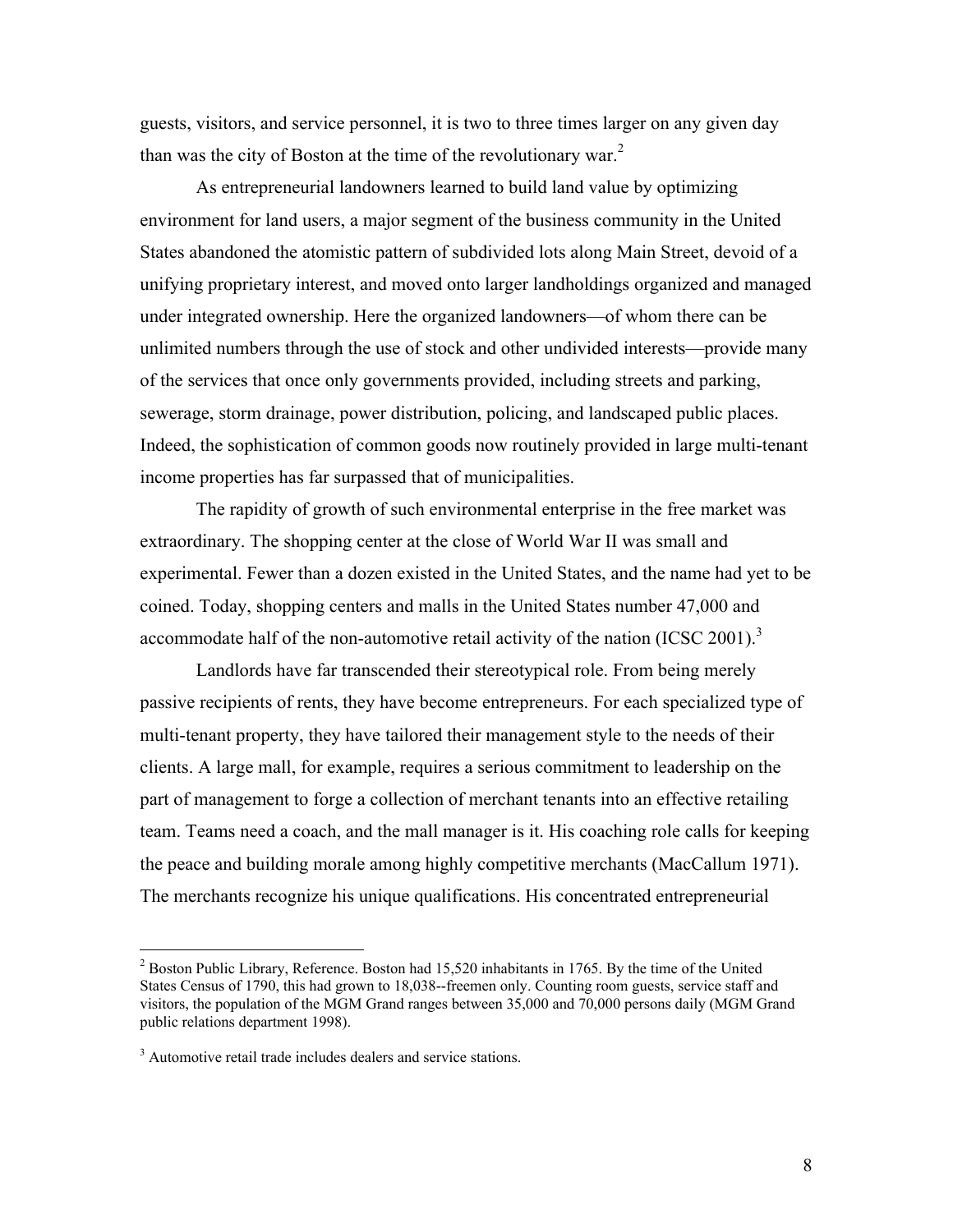interest in the land confers on him qualities found nowhere else in the mall. Unlike the tenants he serves, who are naturally partisan and inclined to exploit the mall as a commons, he is at once interested and disinterested. His personal and business interest is in the success of the mall as such and therefore in the success of each and every proprietor on the team. This leadership presence in the shopping mall is a major environmental asset for the community of merchants. Commentators in the retail trade literature have called it the whole premise of the shopping center.

#### Rationale of the Multi-tenant Income Property

The business rationale of the multi-tenant income property is straightforward. As environmental entrepreneurs in the economic niche defined by their type of property compete to lower their asking rents, a field of prospective tenants, similarly competing, bid up the rents they are willing to pay. For owners and managers who succeed in offering attractive physical and social environment in this competitive market, land revenues return the costs and a profit besides.

Multi-tenant income properties are essentially communities. As such, they stand out against the tragic record of traditional, subdivided communities, which can only be run politically. Subdivisions are not market phenomena because they do not sell a product and consequently have no customers. Hence they generate no income, but must subsist on assessments, or tax levies. Multi-tenant income properties, on the other hand, are business enterprises. Because they serve customers, they earn an income. Their market revenue makes them self-supporting—and more than merely self-supporting. Market revenue not only finances the current operation, it enables the accumulation of reserve funds from which to renovate as needed or even to completely rebuild to the same or another use in that or another location to stay competitive with other locations being similarly administered in the market. This illustrates the immortality of productive capital.

A natural question arises regarding the growth and spread of multi-tenant income properties. Why, with the major exception of apartments and hotels, has nothing comparable happened in the housing field?<sup>4</sup> Instead, we have subdivisions with

 $\frac{1}{4}$ <sup>4</sup> For speculation on the reasons for this and some of its attendant complications, see MacCallum 2005.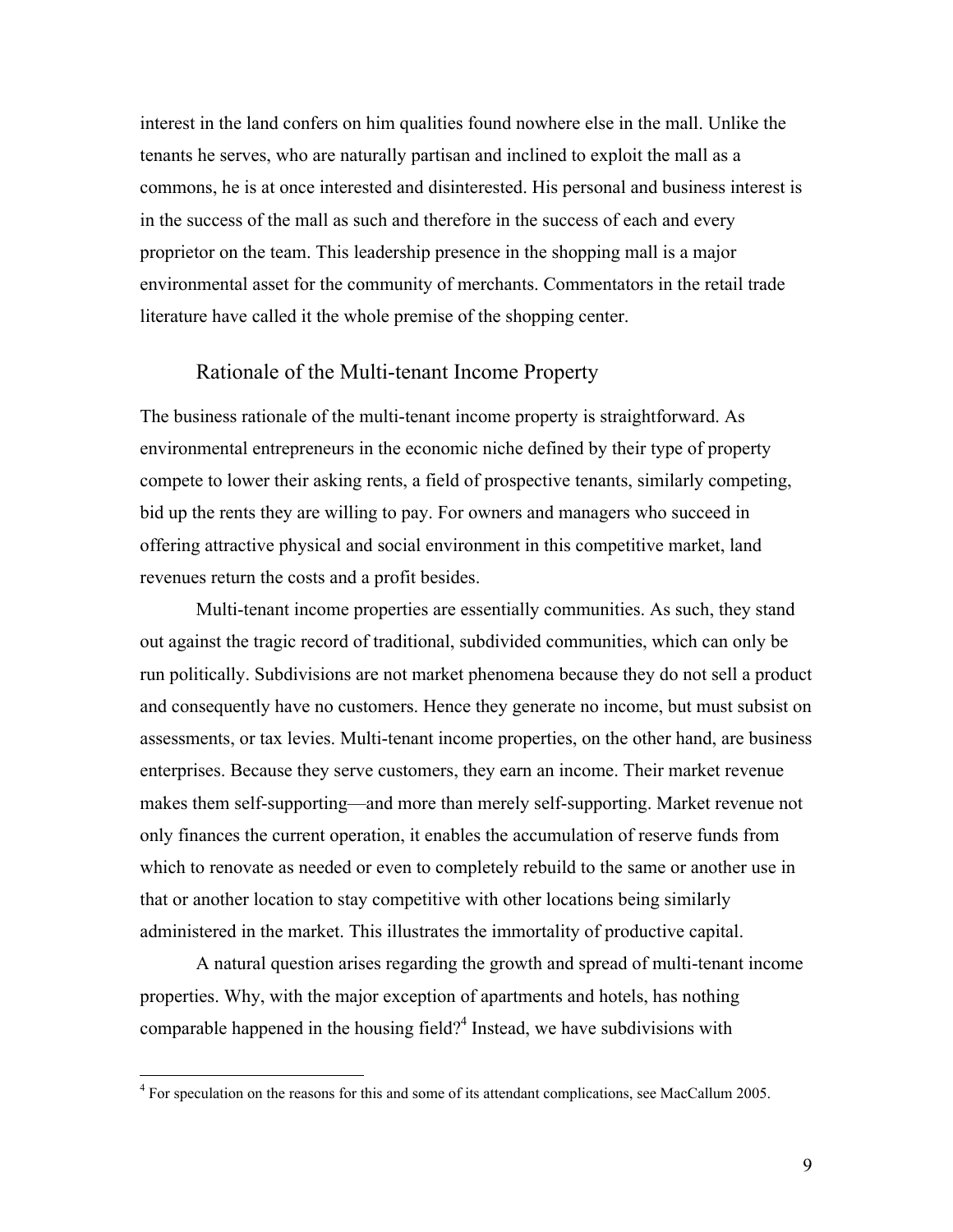homeowners' associations, which David Friedman (1987,506) describes as government like any other.<sup>5</sup> The anomaly may be due to a combination of factors. A partial explanation may be that innovations often appear first in the business world, where competition drives innovation and efficiency, and later make their way into the consumer market. A different explanation is cultural—the longstanding ideological bias in America favoring home ownership over renting or leasing that traces to colonial times and the repudiation of the last vestiges of feudalism in Europe. Still another explanation is public policy. Detached, single-family subdivision housing has been aggressively promoted since the 1930s by a collaboration of the federal government with the corporate building industry.<sup>6</sup> In addition, federal income tax policy discriminates against renting or leasing for residential use. The federal government also directly subsidizes homeownership through its various federal mortgage insurance programs. The fact that such insurance only covers homes in a subdivision with a qualifying homeowners' association in effect mandates subdivision housing, since most builders feel their product must qualify for federal insurance if they are to remain competitive in the industry. Added to these various federal requirements, the taxing of dividends at substantially higher rates than capital gains (at top rates the difference is 39.5 percent versus 20 percent) encourages short-term venturing for capital gain, as in subdivision housing, over conservative, long-term investment for income. At the local level, many municipalities require residential developers to adhere to the formula of subdivision with a mandatory-membership homeowners' association.

Certainly all of these factors play a role, but understanding how they are to be weighed one against another awaits empirical and historical study. The public policy factor is so great as to suggest that the ubiquity of subdivision over land leasing in residential housing may be a matter of market distortion more than of consumer preference. To the extent the explanation is cultural and psychological, we do know from the abrupt shift of New York City apartment living from disrepute to respectability

 <sup>5</sup> <sup>5</sup> "Is not the residents' association, with compulsory membership, compulsory dues, and democratic voting rules, simply a local government under a different name?" For a discussion of homeowners' associations, see MacCallum (forthcoming in *Critical Review*).

<sup>&</sup>lt;sup>6</sup> For a detailed historical account, see Evan McKenzie (1994).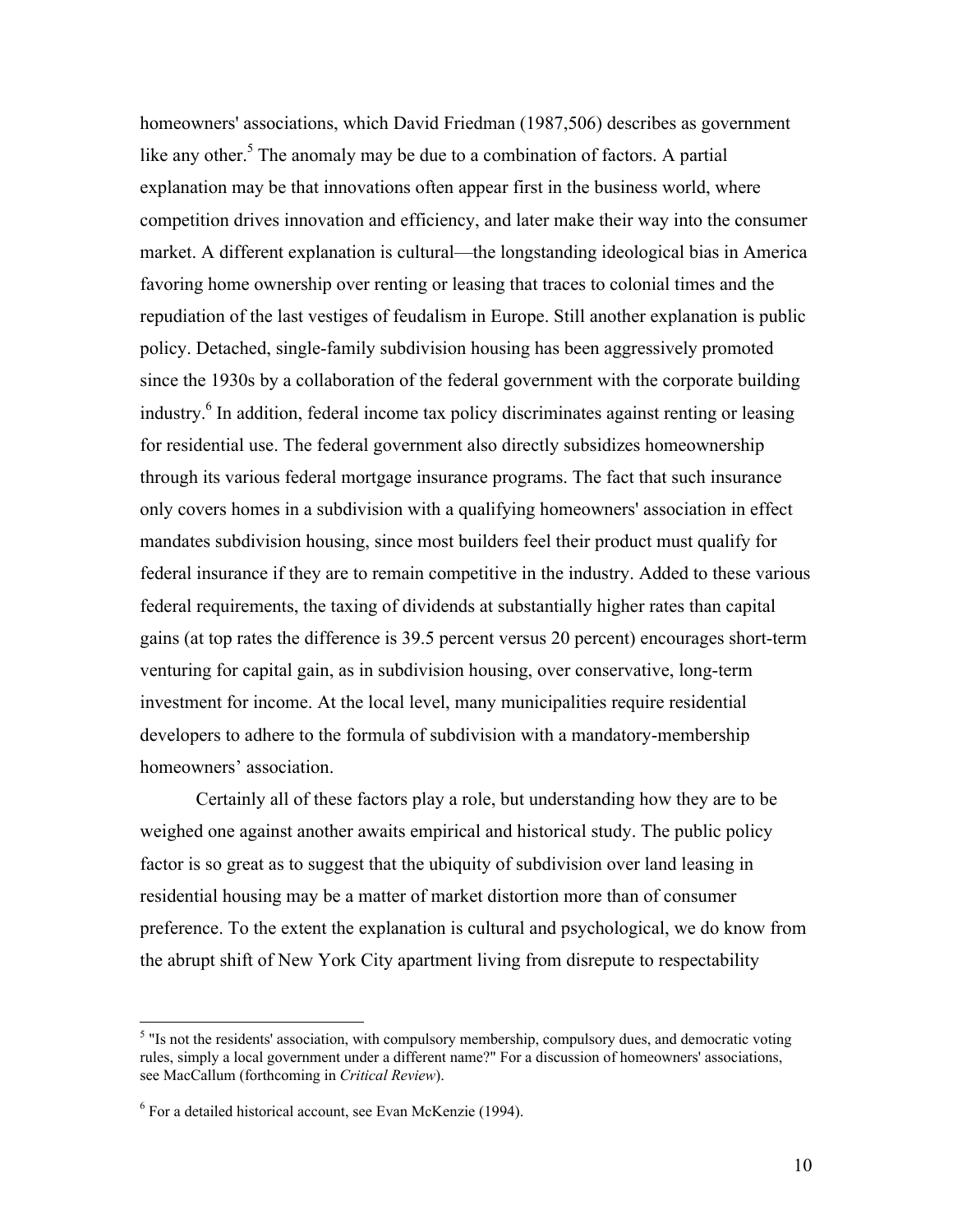almost overnight in the mid-nineteenth century that such change can happen rapidly (Cromley 1990).

#### Social Implications

However they may be provided, it is important to recognize that common services and amenities like streets, utilities, parks and public safety pertain to sites rather than to individuals as such; individuals derive benefit from them only as occupants of a place. Thus when landowners sell or lease sites for price or rent, they are in fact acting as the market purveyor of the public services and other environmental amenities attaching to that place.

With that in mind, we can readily imagine a scenario forecast by Spencer Heath in 1936. Pointing out that communities have owners, albeit unorganized, he forecast that the growing class of entrepreneurial landlords, representing broad segments of the investing public, would organize and begin to monitor the provision of public services. In so doing they would become thoroughly aware of the fact that they are merchandisers of the environmental amenities of their combined sites and that, prominent among these, are the public services of the host community. In a strict sense therefore, he argued, public employees act agents of the owners of the land of the community, even if the latter do not fully pay or supervise them.

Today, Heath continued, the unorganized owners of a community might be likened to the owners of a hotel who allow their staff to be chosen by public shout and, without any supervision or salary, to finance themselves and the operation as they see fit by picking the pockets of the guests. But as enterprising landowners become aware of their role in the provision and marketing the public goods—how they fit into the larger societal picture—it will only remain for a sufficient number of them to organize and assume full responsibility for servicing the community, which will then become a market enterprise. First they would voluntarily assume full fiscal responsibility, realizing in a practical way the Georgist dream of the "single tax," followed in due course by administrative responsibility. This, Heath forecast, will all come about as a matter of good business. Commercial landowners will see their opportunity to enhance land values dramatically by providing effective community services while relieving site users of the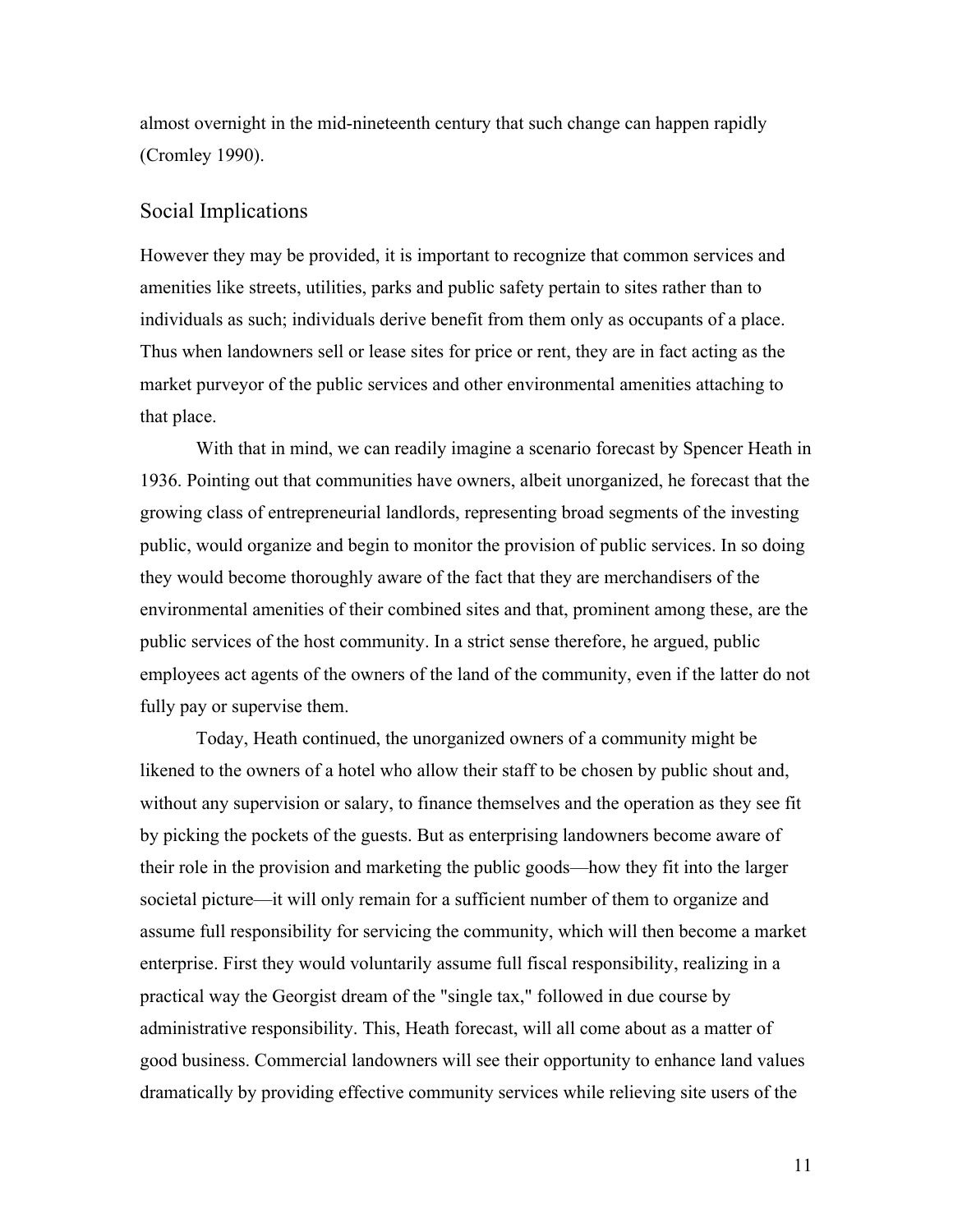harassment and burden on their productivity that taxation and bureaucratic regulation entail.<sup>7</sup> The provision of common goods will then become a truly competitive market enterprise.

Robert Nisbet (1952) in his classic, *The Quest for Community*, described the importance, for the preservation of freedom, of "intermediate associations" of many kinds—familial, religious, economic, professional, recreational, academic—acting as buffers between individuals and political government. Because of their immature development when he was writing toward the close of World War II, it did not occur to him to specify multi-tenant income properties as a prime example of what he was describing. Later (1991), he acknowledged the omission, observing that they "assuredly fit the category of intermediate associations and perhaps also communities."

The manager of a shopping-center in a small California city volunteered how multi-tenant income properties provide such buffering. A large part of his role as manager, he said, was running interference between the local city government and his merchants so that they could devote more of their time to operating their business, to their own profit and to that of the center as a whole. He said he participated widely in civic organizations in the host community "to make friends for the center" and knew "the right people to go to to get something done, as long as it's fair." He cited examples of the center's cooperation with civic clubs, schools, and the Boy Scouts, and counted as personal friends the mayor, city manager, chief of police, and fire chief (MacCallum 1971).

<sup>-&</sup>lt;br>7  $^7$  My grandfather, Spencer Heath (1876-1963), was an engineer, lawyer, poet, philosopher of science and social philosopher, as well as a pioneer in early aviation, developing the first machine mass production of airplane propellers in 1912 and ten years later demonstrating at Boling Field the first engine powered and controlled variable and reversible pitch propeller. Heath was awakened to social issues as a young man by the widely influential novel, *Looking Backward*, in which author Edward Bellamy set forth compellingly his socialist vision of the future. Rejecting that after six months and looking for something more workable, Heath found himself attracted to Henry George's emphasis on free trade. This began a 35-year active involvement in the Georgist movement, which focused his attention on land. Studying George's proposal that government collect and disburse all land rents, Heath came to a recognition of the importance of the private administration of land as productive capital. This new perspective he outlined in 1936 in a selfpublished monograph, *Politics versus Proprietorship*, and elaborated in 1957 in his main work on society, *Citadel, Market and Altar*. Heath's published and unpublished writings are administered by the Heather Foundation, 713 W. Spruce #48, Deming, NM 88030.  $\langle \text{sm@look.net} \rangle$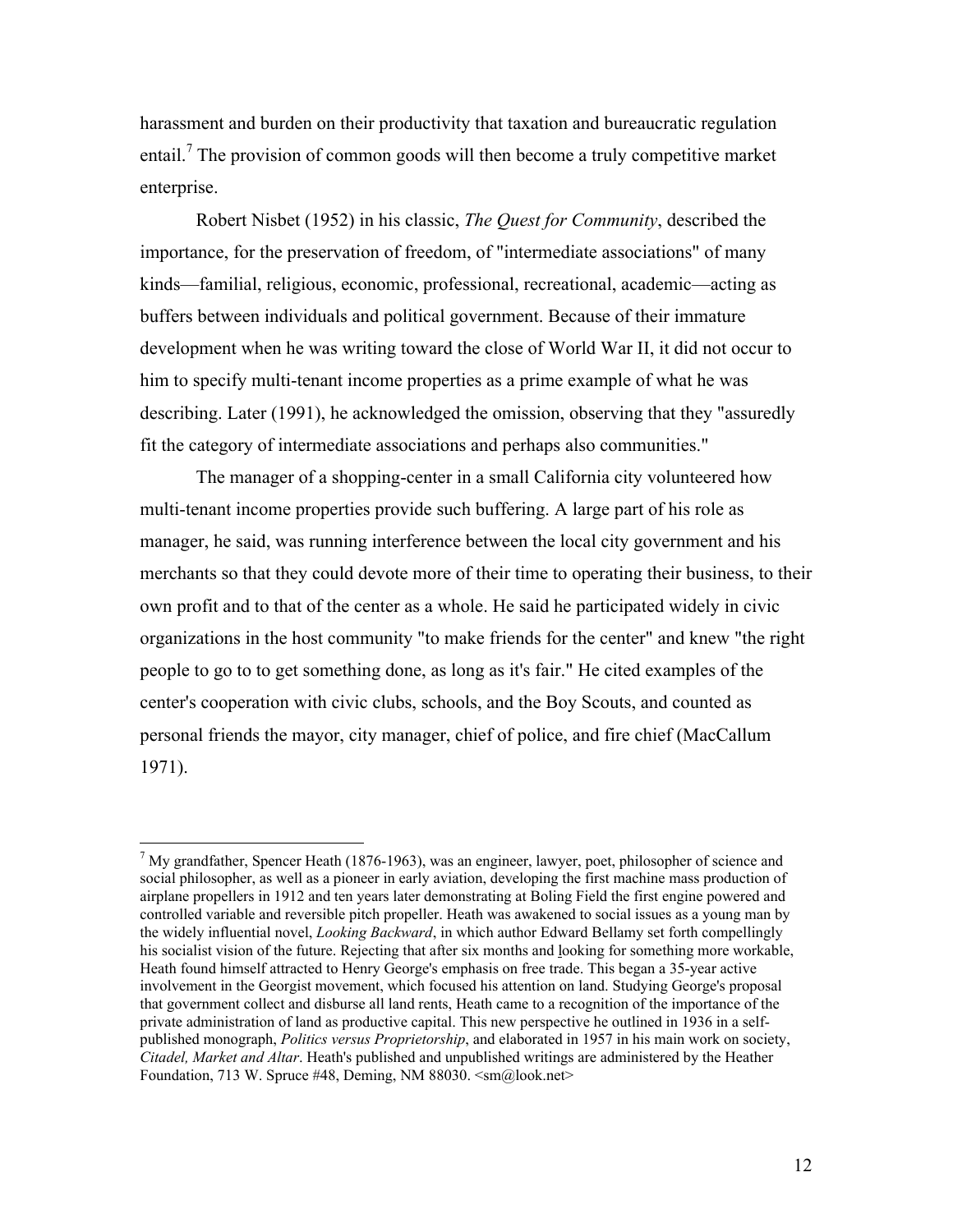If we make but the single assumption that the historic trend toward the businesslike administration of land as productive capital will continue, then it seems inevitable from the logic of the situation that the growing numbers of owners of multi-tenant income properties will associate to further their common interests, and that at the top of the list will be the shared desire to enhance community-wide services while relieving land users of taxation and its abuses and reducing bureaucratic regulation. Historically, being small and divided, landowners had little power to effect any significant improvements outside their own small parcel. The increase in the number and size of commercial holdings, however, and the growing involvement of the investing public, is changing that picture.

As such trade associations develop, their membership will come to include not only larger landowning interests, but also owners of small multi-tenant and single-tenant properties and even owner-occupiers, as these associations are seen to offer a more promising avenue to improvements than city hall. For the first time ever, we will see major trade groups endowed with substantial resources dedicated to promoting the public interest. For the special interest of their founding member firms will be the prosperity and well being of their tenants and properties, which they will see as interconnected with and dependent upon that of the host community.

As local real estate associations grow and develop and communities prosper, the environmental industry will inevitably organize on state and regional levels and take on correspondingly broader responsibilities for the physical and social environment. Associations will concern themselves with regional security, public parklands, and communications, even as shopping malls today on a small scale are known to build public roads and other common facilities, pro-rating the costs between them.

Fully half-a-century before modern multi-tenant income properties appeared in the United States, Adam Smith (1901,365) described the congruence he saw between the landed interest and the general public interest. In ways he could not have foreseen, the present discussion bears out his statement of broad principle:

The interest [of landowners] is strictly and inseparably connected with the general interests of the society. Whatever either promotes or obstructs the one, necessarily promotes or obstructs the other. When the public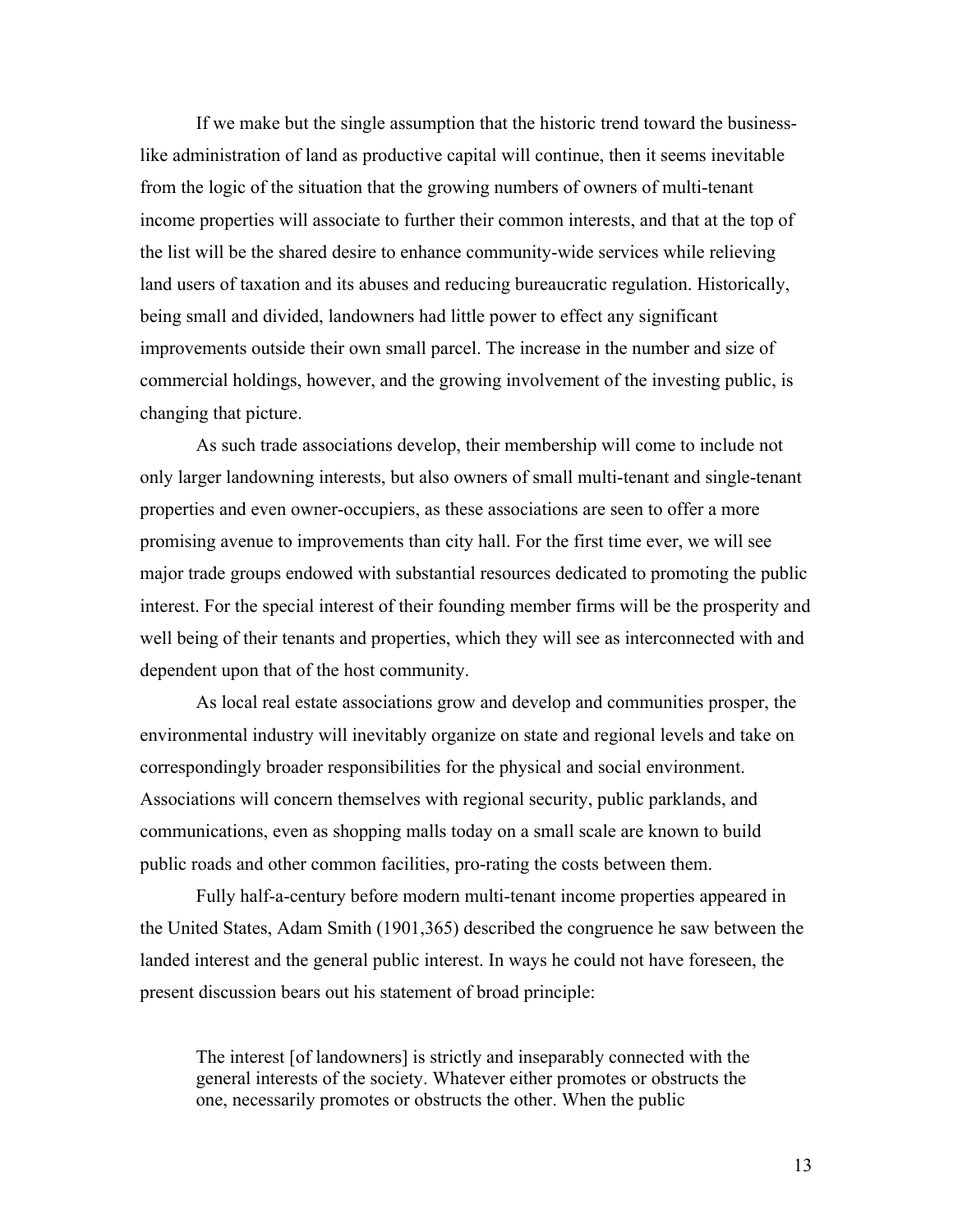deliberates concerning any regulation of commerce or police, the proprietors of land never can mislead it, with a view to promote the interest of their own particular order; at least, if they have any tolerable knowledge of that interest.

This alignment of the landed interests with the interests of land users, the latter embracing the whole of society, is explained by the fact that land utility and value is a function of environment. As an economy becomes more specialized, this concert of interests becomes ever more marked. When an individual gives up the direct use of his land and instead administers it as productive capital by letting its use to others, he acquires an economic interest in creating environments conducive to the well being of those others. His concern extends, albeit indirectly, to the total population, since its well being or adversity in turn affects his tenants.

It is noteworthy that Spencer Heath more than half-a-century ago was not so much proposing a social reform as he was merely predicting a future course of events, extrapolating from the market process as he understood it from what he saw happening around him. If the scenario he forecast is correct, the commercial real estate industry will find it in its business interest to voluntarily assume the full provision of public services, both locally and regionally. Not the least of these services will be to untax land users and relieve them of the manifold burdens of political government. In this way will the industry promote the general prosperity while building land values for its investors throughout the population. Through local and regional realty associations, neighborhood will compete with neighborhood, community with community, and region with region. On all of these levels, the competitive provision of common goods will be among the most highly profitable of all enterprises.

#### Conclusion

At the beginning of this paper, I set out to get the reader's attention by stating an unlikely sounding proposition. I said that human environment, both social and physical, resembles any other good or service in that it is amenable to being manufactured, marketed and maintained through the freely competitive processes of the market. I then did three things. I analyzed how this works in theory; described how it has evolved in practice, and

14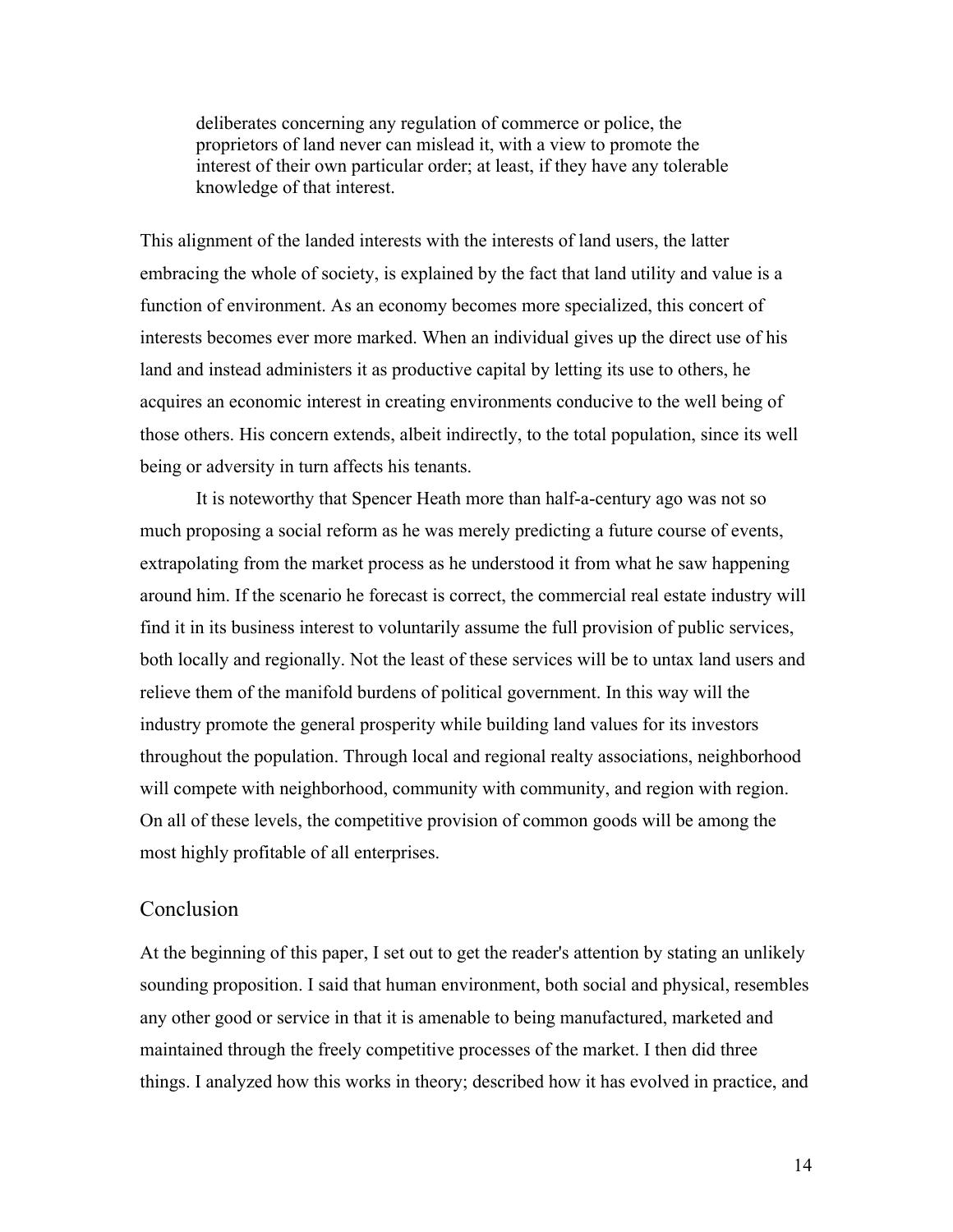showed the unexpected and significant result toward which the practice must logically lead.

That is to say, I first analyzed an incentive structure that was not present so long as land was mainly owned for consumption or speculation, but that came about with the emergence of land ownership as a capital enterprise. Second, I showed how that pattern has unfolded historically in the emergence and proliferation of modern multi-tenant income properties. Finally, from that trend in real estate, I extrapolated to the future.

The unexpected result logically implied by the continuation of this trend in real estate is nothing less than the qualitative transformation of government from, to follow Oppenheimer's distinction set out in *The State*, a *political* process to one purely *economic*. It seems especially fitting that this transformation will come about not by taxation, the marching and marshalling of armies, or the deliberations of legislative bodies, but by the quiet emergence of the *enterprise of community* as an almost incidental consequence of the continued normal development of the market process.

#### References

Paul Birch, "A critique of Georgism," 29 August 2002. http://www.paulbirch.net

Elizabeth Cromley, *Alone Together: A History of New York's Early Apartments* (Ithaca: Cornell University Press, 1990).

David Friedman, "Comment: Problems in the provision of public goods," *Harvard Journal of Law and Public Policy*, Vol. 10 (1987).

Spencer Heath, *Citadel, Market & Altar* (Baltimore: Science of Society Foundation 1957).

Spencer Heath, *Politics versus Proprietorship* (Elkridge, MD: Privately printed, 1936).

International Council of Shopping Centers (www.ICSC.org), *ScopeUSA, 2001*.

Spencer H. MacCallum, "Residential politics: How democracy erodes community," *Critical Review* Vol.17 Nos.3-4 (Fall/Winter 2005), pp. 393-425.